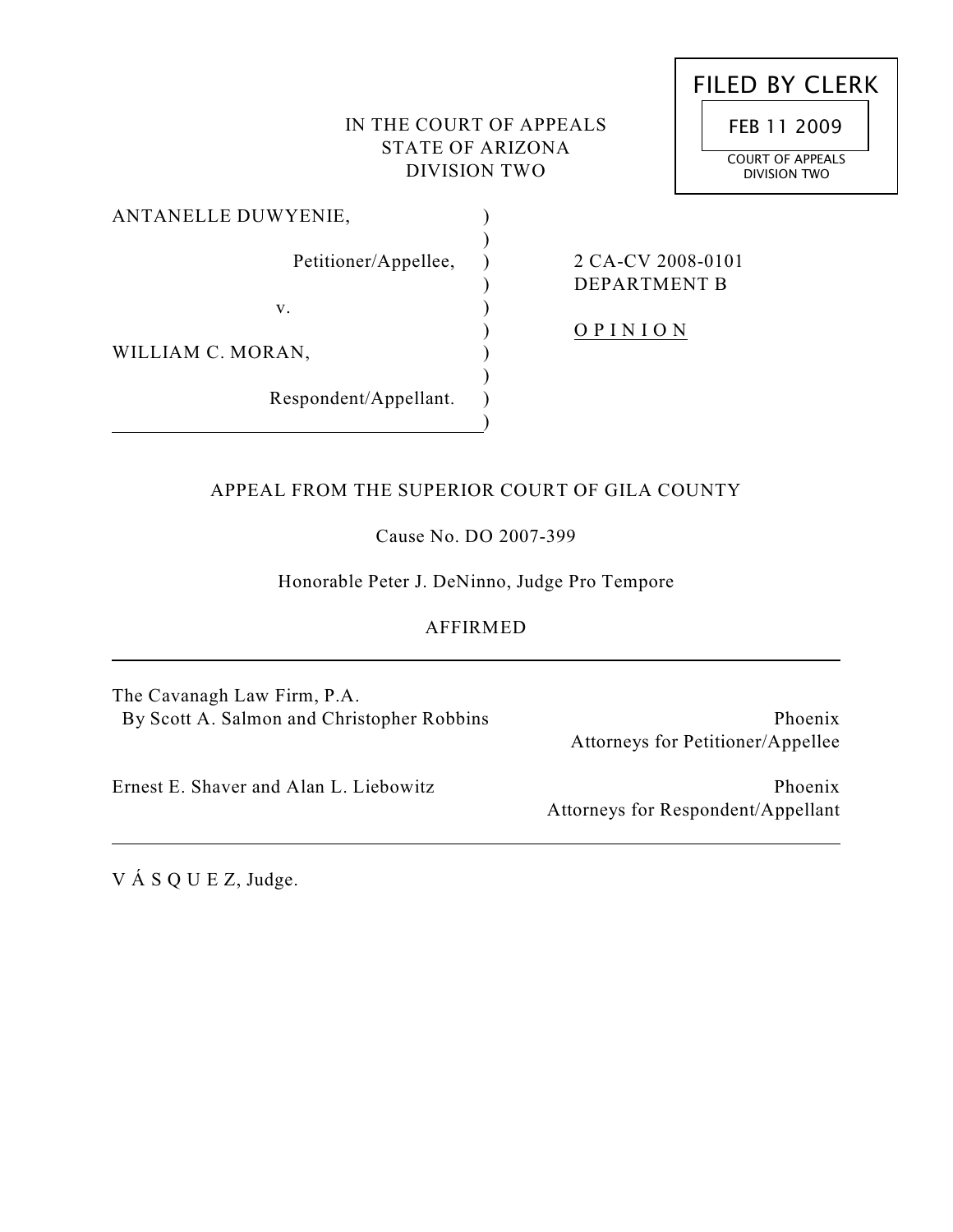$\P$ **1** In this child custody action, William Moran appeals from the trial court's order granting sole legal and physical custody of his minor child to the child's mother, Antanelle Duwyenie. Moran argues the court lacked jurisdiction to make a custody determination and abused its discretion by requiring him to post a \$20,000 bond as a condition of his visitation with the child. For the following reasons, we affirm.

## **Facts and Procedural Background**

**¶2** We view the record in the light most favorable to upholding the trial court's decision. *See Little v. Little*, 193 Ariz. 518, ¶ 5, 975 P.2d 108, 110 (1999). Duwyenie and Moran are the parents of CJ, who was born out of wedlock in August 2004. Duwyenie is an enrolled member of the San Carlos Apache Tribe in Arizona, and Moran is an enrolled member of the Rosebud Sioux Tribe, located in South Dakota. They lived together in Globe, Arizona, until their separation in September 2006. Following their separation, they agreed to share custody of CJ, with each having him for a week at a time.

**¶3** Moran asked to have CJ for the first week, and Duwyenie agreed. That week, Moran telephoned Duwyenie several times. He first told her he was taking CJ to Phoenix and would be back the next day. The following day, however, he told her they were going to stay for "a couple of days." Moran did not answer the telephone when Duwyenie attempted to call him over the next two days, but he eventually returned her call, claiming he had been leaving his cell phone in his hotel room. In fact, he had taken CJ to South Dakota, where he had filed a custody petition with the Rosebud Sioux Tribal Court ("RSTC"). Duwyenie learned of the petition several days later. Moran telephoned her to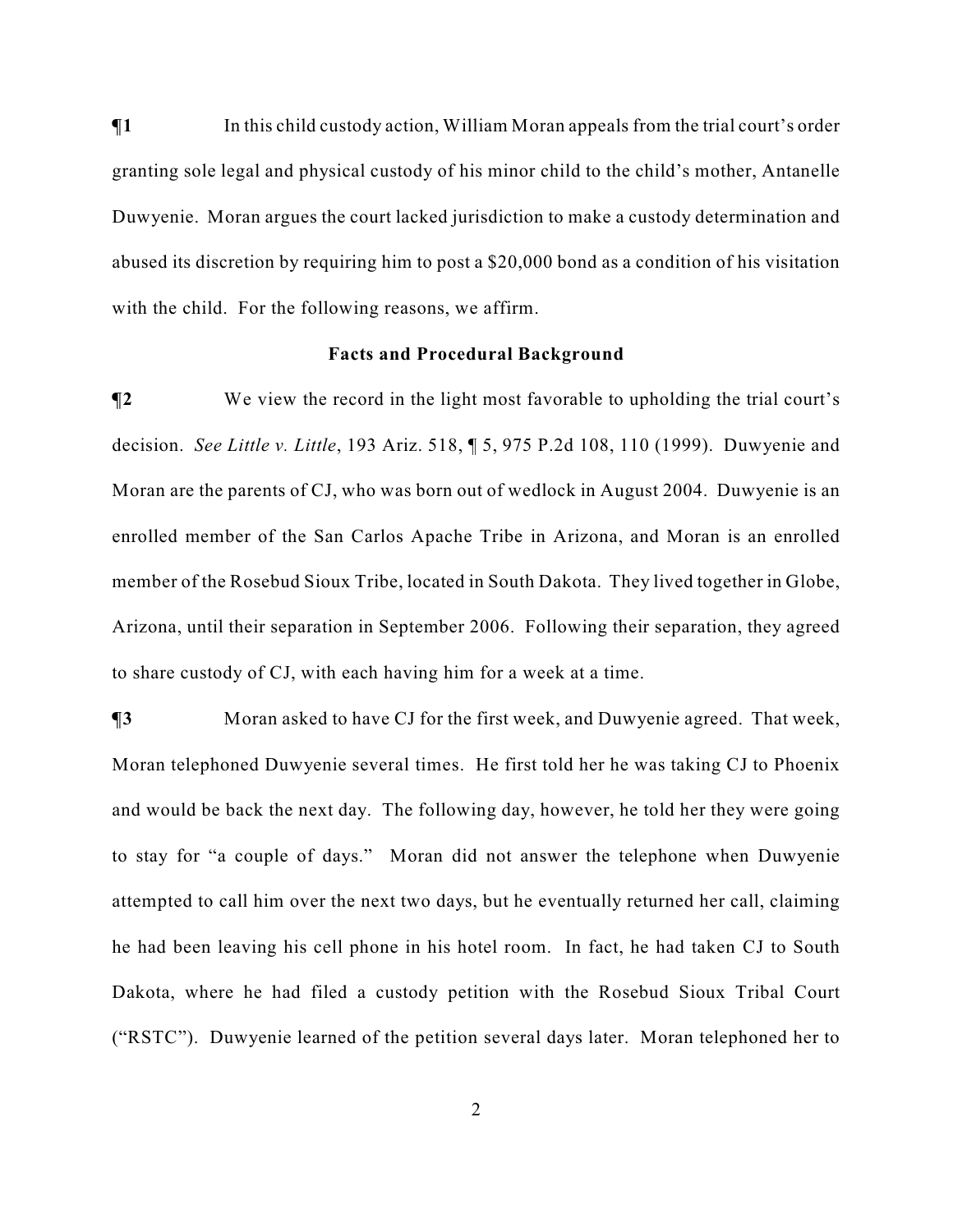confirm that she was home and informed her that his sister's boyfriend, an officer with the Globe Police Department, would stop by to pick up diapers for CJ. When the boyfriend arrived, he served her with an interim custody order issued by the RSTC granting Moran sole custody of CJ.

 $\P$ **4** In October 2006, the San Carlos Apache Tribe, apparently at Duwyenie's behest, filed a petition for an intertribal judicial conference with the San Carlos Tribal Court, proposing that "the respective Tribal Courts mutually agree not to assert their powers of jurisdiction over this matter" so that the parties might "proceed to Gila County Superior Court to resolve their child custody dispute in a neutral setting." After the tribal courts conferred later the same month, the RSTC dismissed the proceeding before it, citing Moran's initial failure to disclose that "the parties and the child resided in Gila County, Arizona where the child was born." The court found: "The forum that is best suited to hear a custody dispute is the court where the parties resided with the child."<sup>1</sup> In December, however, the Rosebud Sioux Tribal Council, at the request of Moran's uncle, a member of the Council, adopted a resolution asserting the RSTC's exclusive jurisdiction over cases involving its tribal members. Moran moved the RSTC to reconsider its order of dismissal and, relying on the tribal council's resolution, a new RSTC judge accepted jurisdiction and reinstated the case in January 2007.

<sup>&</sup>lt;sup>1</sup>The RSTC apparently anticipated that the San Carlos Tribal Court would take jurisdiction of the case.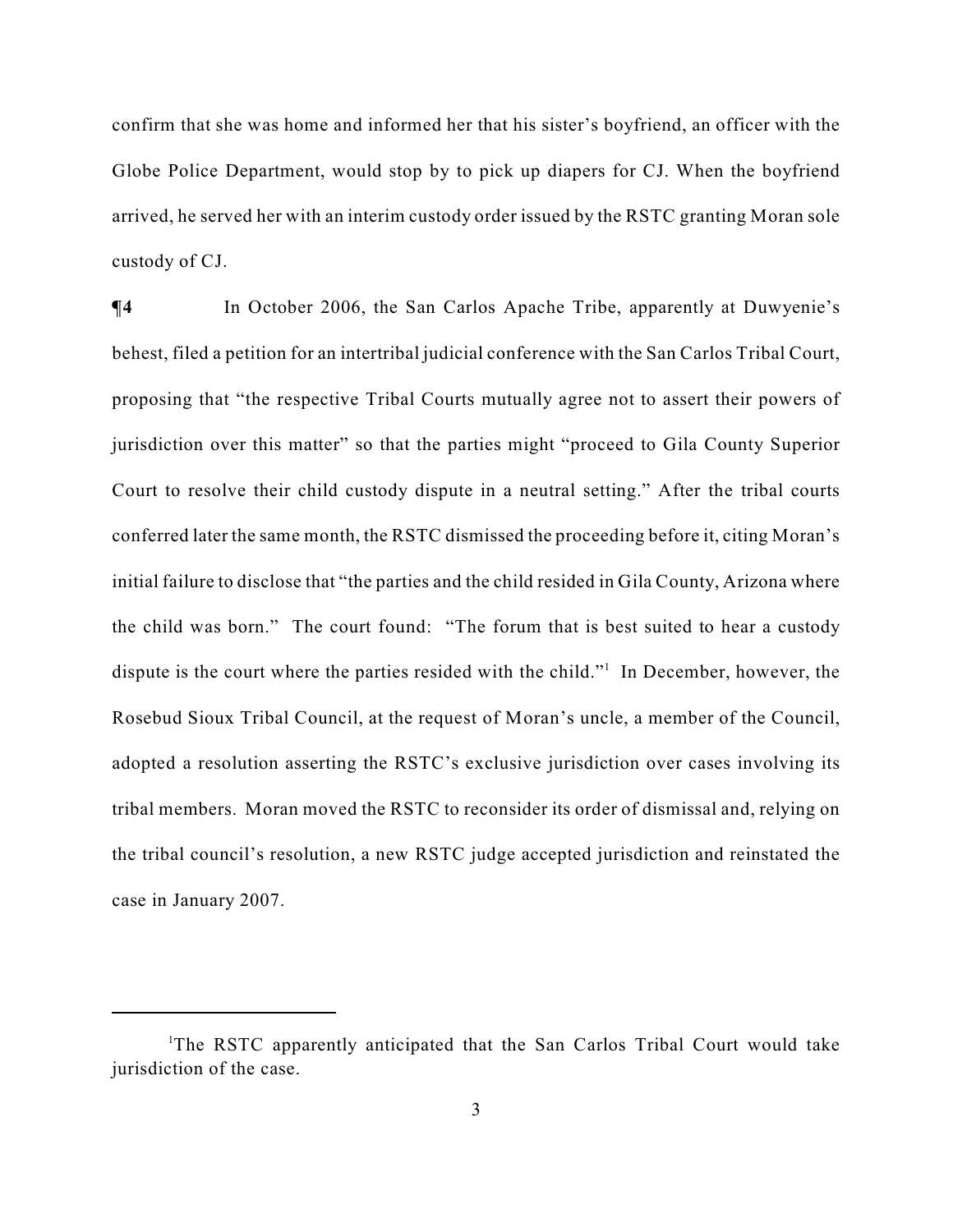**¶5** Between September 2006 and February 2007, Duwyenie had been granted approximately ten days of visitation with CJ, confined to the Rosebud Reservation. In February 2007, the RSTC authorized more extensive visitation, provided Duwyenie and the San Carlos Tribe did not continue to challenge the RSTC's jurisdiction. In April, Duwyenie dismissed the proceedings in the San Carlos Tribal Court. During a subsequent visitation in September 2007, she returned to Arizona with CJ in violation of the RSTC's temporary custody order.<sup>2</sup>

 $\P$ **6** Upon returning to Arizona, Duwyenie initiated this custody proceeding in the Gila County Superior Court. After conferring with the RSTC, which declined to relinquish its claim to jurisdiction, and following a hearing, the trial court found that Arizona was CJ's home state and accepted jurisdiction. In June 2008, the parties stipulated to an order determining paternity, child custody, access and child support, which included a provision conditioning Moran's visitation on his posting a \$20,000 bond. This appeal followed.

<sup>&</sup>lt;sup>2</sup>The RSTC's order stated that Duwyenie's "visitation off the Rosebud reservation shall be contingent upon the court receiving an order from the San Carlos Tribal Court recognizing this Court's orders and agreeing not to modify them and a voluntary withdrawal of [Duwyenie's] complaint for custody in the San Carlos Apache Tribal Court." Although she dismissed the proceeding before the San Carlos Apache Tribal Court, Duwyenie apparently never obtained an order from that court recognizing the RSTC's jurisdiction.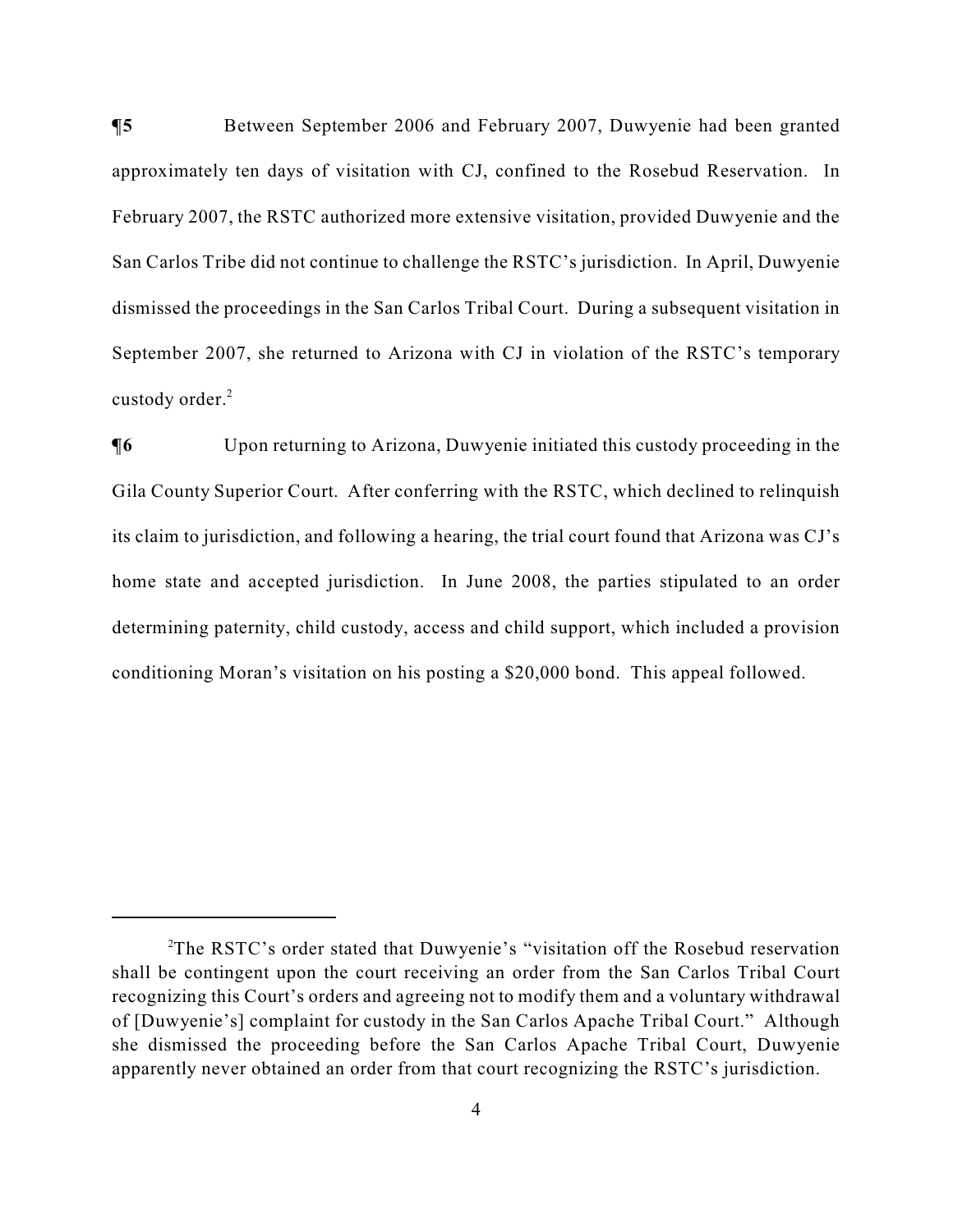#### **Discussion**

# **Jurisdiction**

**¶7** Moran first contends the trial court "improperly exercised jurisdiction over this matter" in violation of the Uniform Child Custody Jurisdiction and Enforcement Act ("UCCJEA"), which governs the issue of jurisdiction in this case. *See* A.R.S. §§ 25-1001 through  $25$ -1067.<sup>3</sup> A trial court's jurisdiction is a matter of law that we review de novo. *R.A.J. v. L.B.V.*, 169 Ariz. 92, 94, 817 P.2d 37, 39 (App. 1991).

**¶8** An Arizona court "has jurisdiction to make an initial child custody determination if" Arizona "is the home state of the child on the date of the commencement of the proceeding."  $\S 25-1031(A)(1)$ . A home state is "[t]he state in which a child lived with a parent or a person acting as a parent for at least six consecutive months immediately before

<sup>&</sup>lt;sup>3</sup>In his reply brief, Moran appears to argue for the first time that the trial court should have recognized the Rosebud Sioux Tribal Council's resolution granting jurisdiction to the RSTC under the principle of comity. *See Brown v. Babbitt Ford, Inc.*, 117 Ariz. 192, 198, 571 P.2d 689, 695 (App. 1997) (defining comity as the principle that "the courts of one state or jurisdiction will give effect to the laws and judicial decisions of another state or jurisdiction, not as a matter of obligation, but out of deference and mutual respect"). We generally do not address arguments raised for the first time in the reply brief. *See State v. Ruggiero*, 211 Ariz. 262, n.2, 120 P.3d 690, 695 n.2 (App. 2005). In any event, as we noted in *Beltran v. Harrah's Ariz. Corp.*, 535 Ariz. Adv. Rep. 30, ¶ 11 (Ct. App. Jul. 31, 2008), the principle of comity does not apply "under certain conditions . . . including if the parties were not afforded due process . . . or if recognition of the judgment would be contrary to fundamental public policy." Here, the trial court found that both the proceedings of the RSTC and the tribal resolution violated due process. And, to the extent that either were in conflict with the UCCJEA, they were contrary to its "fundamental purpose of . . . establish[ing] the certainty of home state jurisdiction" as enacted in § 25-1031. *See Welch-Doden v. Roberts*, 202 Ariz. 201, ¶ 33, 42 P.3d 1166, 1173 (App. 2002).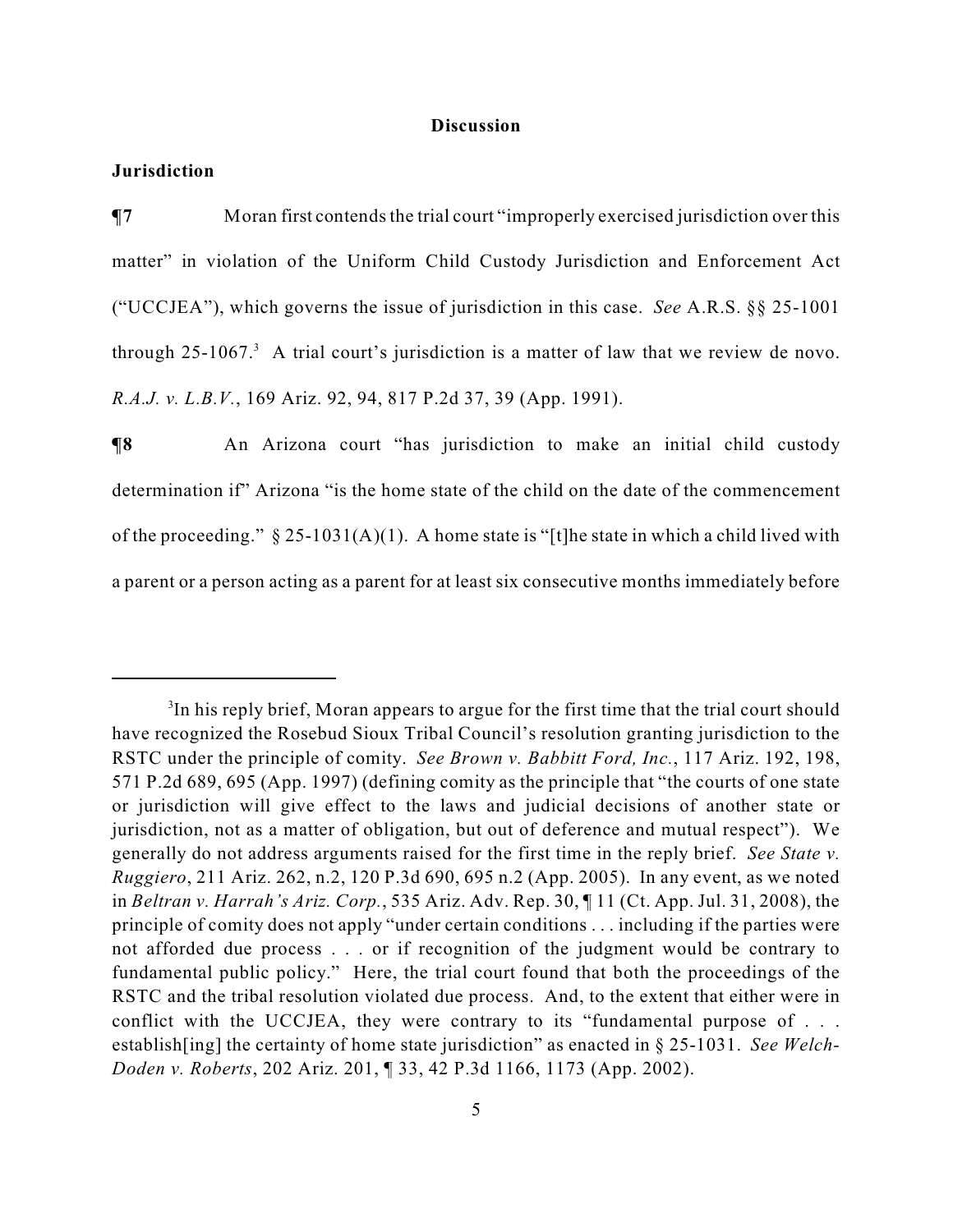the commencement of a child custody proceeding, including any period during which that person is temporarily absent from that state."  $\S$  25-1002(7)(a).

**¶9** Although CJ had not lived in Arizona for six months prior to the current proceedings, Arizona was indisputably his home state at the time Moran commenced custody proceedings with the RSTC. Initial jurisdiction was therefore vested in the Arizona courts, *See* A.R.S. § 25-1031. We are not persuaded that, under the circumstances of this case, Arizona lost its home-state status through Moran's unauthorized—and arguably criminal—conduct in removing CJ from the state.<sup>4</sup> To find otherwise would defeat one of the core purposes of the UCCJEA, the deterrence of child abductions. *See* Uniform Child Custody Jurisdiction and Enforcement Act § 101, cmt., 9 U.L.A. 657 (1999) (UCCJEA should be interpreted according to purposes of its precursor, the Uniform Child Custody Jurisdiction Act (UCCJA), including deterring abductions of children); *Both v. Superior Court*, 121 Ariz. 381, 384, 590 P.2d 920, 923 (1979) (allowing new state to which child wrongfully taken automatically to take jurisdiction defeats purpose of UCCJA to "deter the practice . . . of taking the child and fleeing to another jurisdiction"); *Curtis v. Curtis*, 574 So. 2d 24, 30 (Miss. 1990) (where child wrongfully removed from home state, "involuntary residence [in a foreign state] does not generate so much as a single tick of the UCCJA's six consecutive months clock").

<sup>&</sup>lt;sup>4</sup>At the time Moran removed CJ from Arizona, his paternity had not been formally established. Pursuant to A.R.S. § 13-1302(B), "[i]f a child is born out of wedlock, the mother is the legal custodian of the child . . . until paternity is established." And criminal custodial interference involves "taking, enticing, or keeping from lawful custody any child ... who is entrusted by authority of law to the custody of another person."  $\S$  13-1302(A)(1).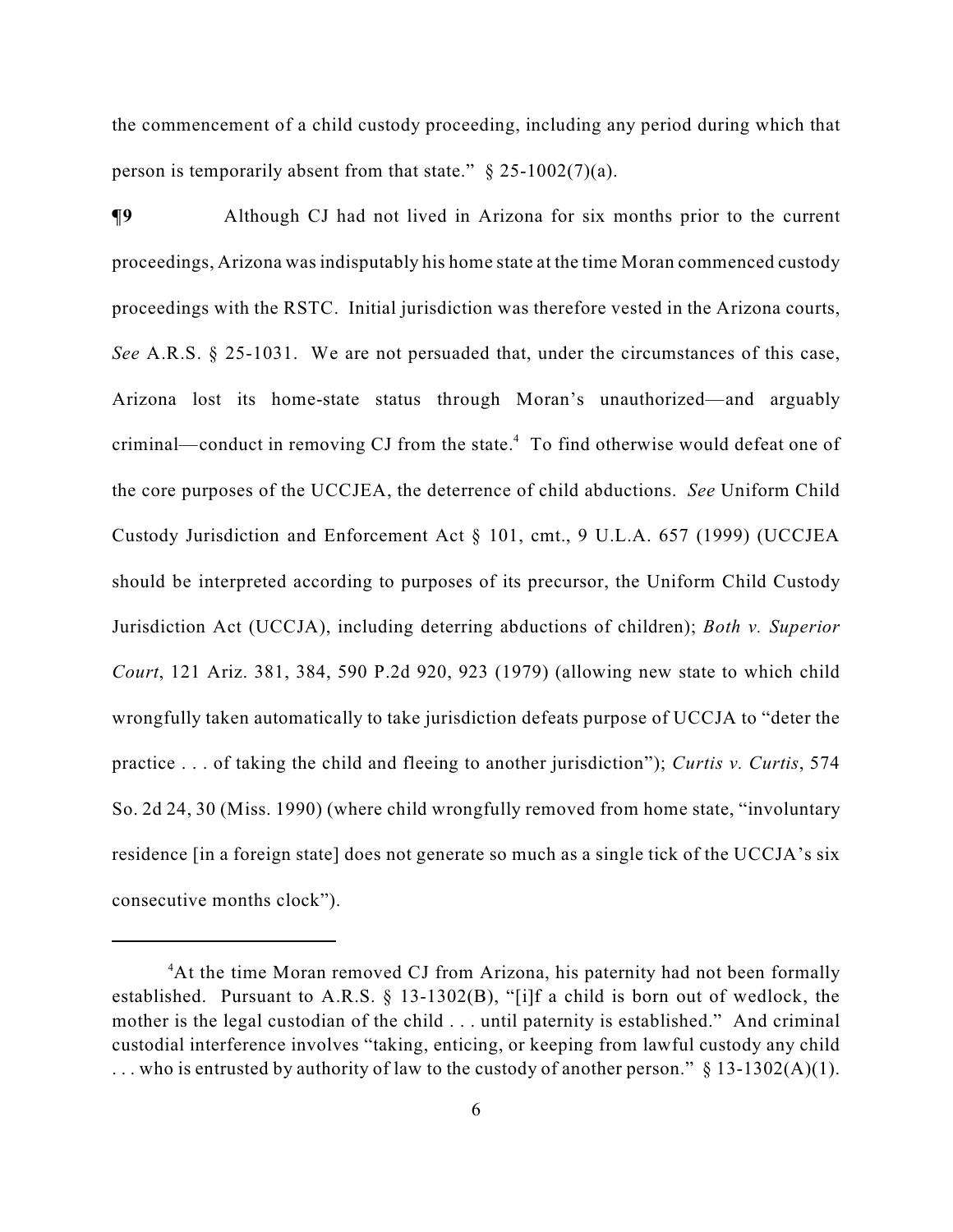$\P$ **10** Furthermore, Duwyenie promptly initiated custody proceedings with the San Carlos Tribal Court after CJ's abduction, with the apparent intent to pursue an action in Gila County Superior Court once the intertribal dispute had been resolved. *See Agnello v. Becker*, 184 Conn. 421, 429, 440 A.2d 172, 176 (Conn. 1981) (Under UCCJA, "New Jersey clearly had jurisdiction" where "[t]he evidence at trial indicated that before the ... abduction by the defendant, the child had lived her entire life in New Jersey, and that the plaintiff instituted his custody suit in New Jersey within a month after the abduction"). In any event, Moran does not challenge on appeal the trial court's express finding that Arizona is CJ's home state.

**¶11** Moran maintains however that the trial court "was required . . . not to exercise jurisdiction" because "[t]he RSTC proceeding ha[d] been going on for more than one year before [Duwyenie] filed her action in Gila County Superior Court . . . [and] the RSTC . . . [had] held that it had jurisdiction over  $\dots$  the subject matter of this proceeding."<sup>5</sup> He relies on § 25-1036(A), which provides in part:

> [A] court of this State shall not exercise its jurisdiction under this article if, at the time of the commencement of the proceeding, a proceeding concerning the custody of the child has been commenced in a court of another state having jurisdiction substantially in conformity with this chapter, unless

<sup>&</sup>lt;sup>5</sup>Moran concedes the trial court's exercise of jurisdiction "would have been far more" easily justified" had Duwyenie "filed her paternity action in the Gila County Superior Court in the Fall of 2006." Any delay was, however, at least in part, the result of the RSTC's reassertion of jurisdiction over the case and its order that "visitation [with CJ] must be conditioned on an agreement by [Duwyenie] not to attempt . . . to deprive [it] of jurisdiction."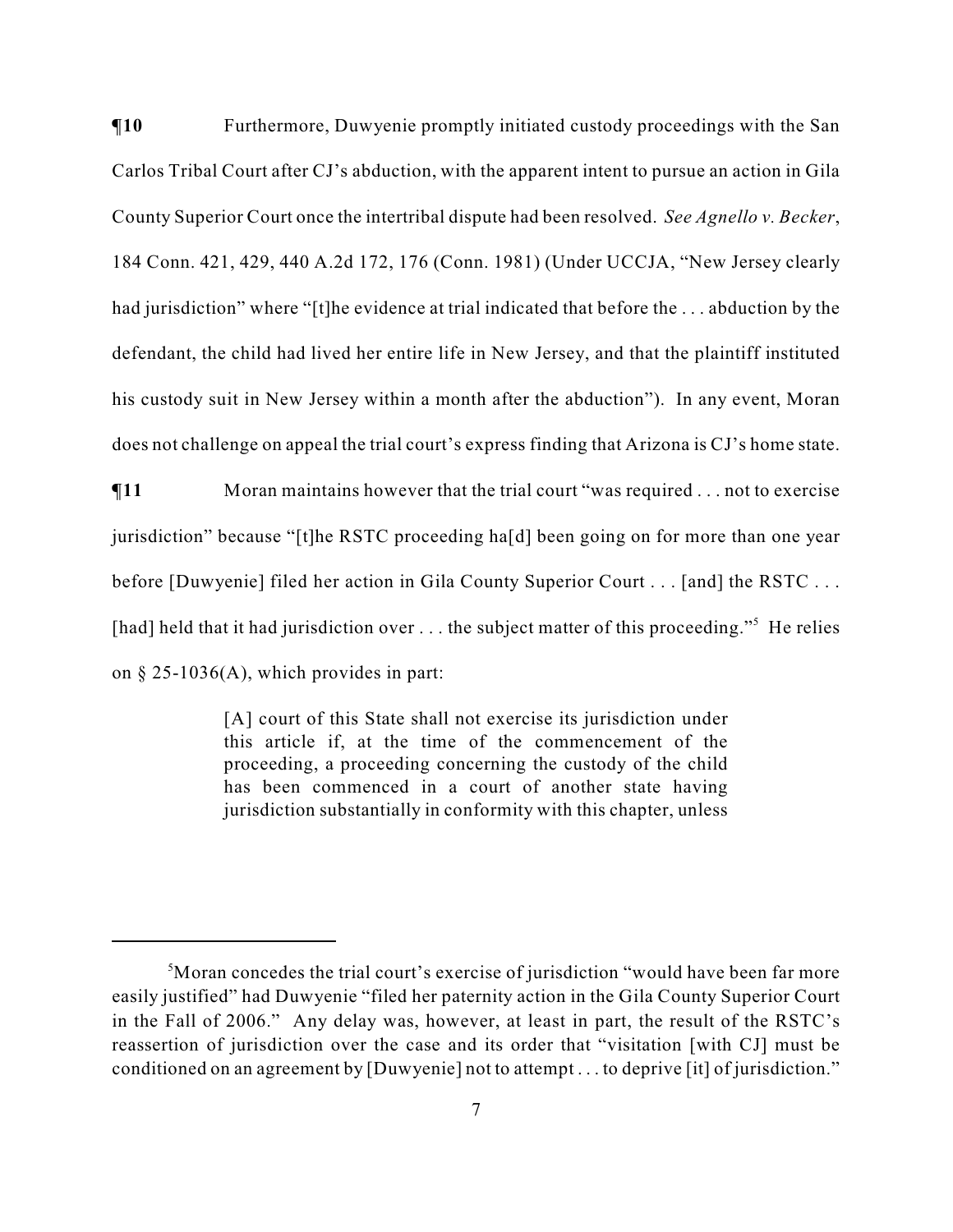the proceeding has been terminated or is stayed by the court of the other state.<sup>6</sup>

But Moran's reliance on this section is misplaced. First, to the extent he argues his first-intime filing takes precedence over Arizona's home-state jurisdiction, that argument was rejected by Division One of this court in *Welch-Doden v. Roberts*, 202 Ariz. 201, ¶ 46, 42 P.3d 1166, 1176 (App. 2002). There, the child had lived with the mother in both Arizona and Oklahoma before the mother filed for dissolution and custody in Arizona and the father filed a petition for divorce and custody in Oklahoma. *Id.* ¶ 4. The trial court rejected the mother's claim that "Arizona should have jurisdiction as her filing was first-in-time," because it concluded Oklahoma was the child's home state. *Id.* ¶¶ 7, 46. In affirming the trial court's decision, Division One noted: "The drafters made it clear that the [UCCJEA] was to give priority to a finding of home state jurisdiction over any other jurisdictional provisions." *Id.* ¶ 30. The other "substantive factors" for determining jurisdiction are considered "*only* if no state qualifies as a 'home state.'" *Id.* ¶ 31.

**¶12** Second, Moran ignores the requirement "that the first-in-time filing must be in a state 'having jurisdiction substantially in conformity with [the UCCJEA].'" *Id.* ¶ 47, *quoting* A.R.S. § 25-1036(A); *see also* § 25-1004(C).<sup>7</sup> As noted above, the RSTC and San

 $\text{"Under Arizona's version of the UCUEA, "[a] court of this state shall treat a triple as}$ if it were a state of the United States." A.R.S. § 25-1004(B).

 $\text{Section 25-1004}(C)$ , similarly provides that: "A child custody determination made by a tribe under factual circumstances in substantial conformity with the jurisdictional standards of this chapter must be recognized and enforced under [§§ 25-1051 through 25- 1067]."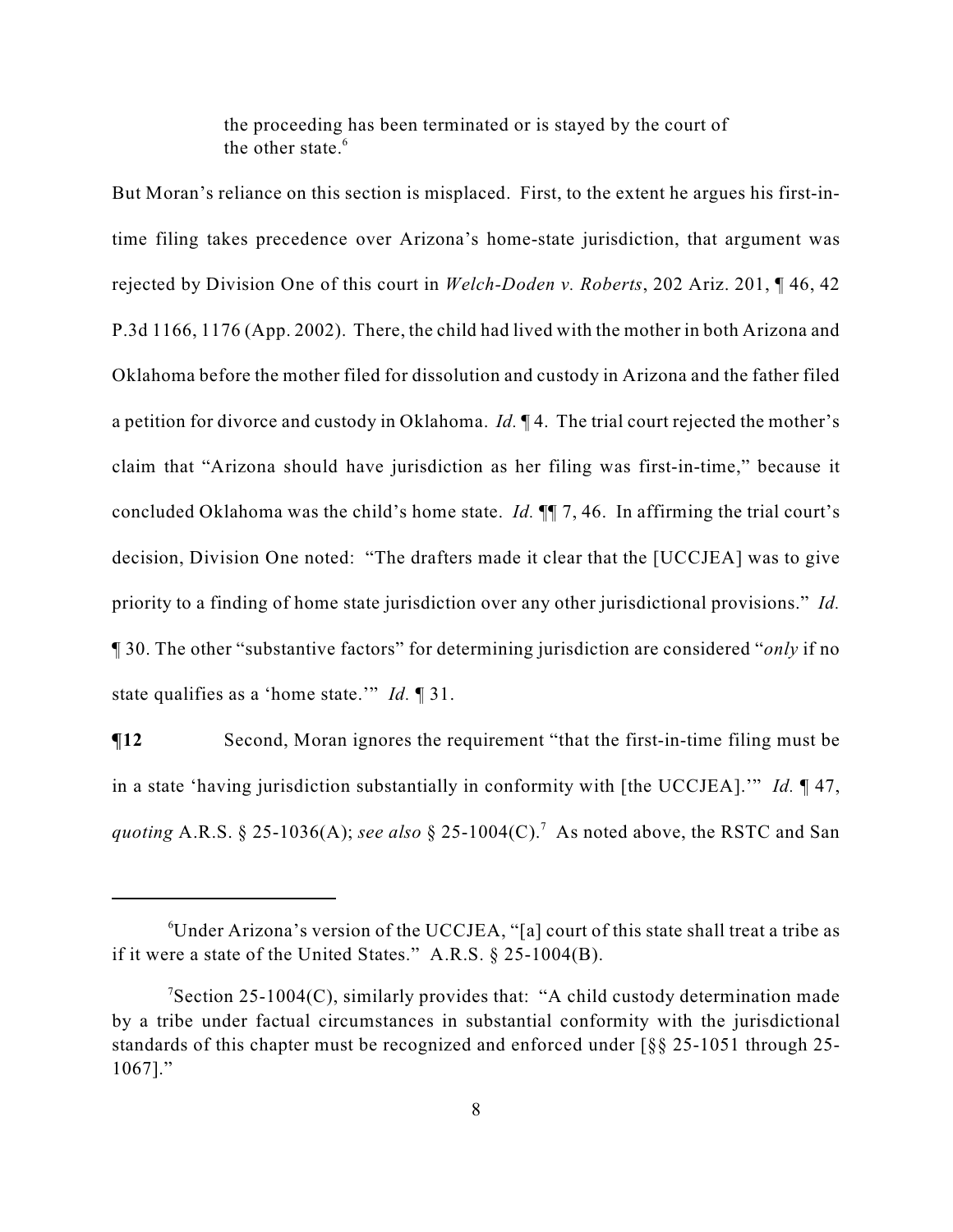Carlos Tribal Court judges conducted an intertribal court judicial conference to discuss which court was best suited to determine custody. Following the conference, the RSTC issued its order dismissing the RSTC custody proceeding. In doing so, the court expressly noted Moran's complaint for paternity and custody had "failed to mention that the parties and the child resided in Gila County, Arizona where the child was born." The court further noted with respect to Moran's conduct: "A party should not remove a child from a jurisdiction by deceit in an attempt to get a better result. A party should be forthright with a court when asking for interim custody and asking the court to take jurisdiction over a custody matter." Nothing changed to provide a valid basis under the UCCJEA for the RSTC's jurisdiction, even though it subsequently reinstated the proceeding.<sup>8</sup> Thus, there is simply no merit to Moran's assertion that the trial court improperly exercised jurisdiction "after a full year of

 ${}^{8}$ In its February 27, 2007, Memorandum Decision and Order after the case had been reinstated, the RSTC expressly noted, "[T]he Court believes it only fair for [Duwyenie] to be given her chance to repair her bond with the child that has been torn asunder by the improper actions of the father." The order further provided in pertinent part that the tribal council had

passed a resolution purporting to grant this Court the exclusive jurisdiction to adjudicate child custody proceedings involving R[osebud] S[ioux] T[ribal] children wherever located or domiciled. Based almost exclusively upon this action the Chief Judge of the [RSTC] granted reconsideration of [the prior judge]'s order and upheld [the tribal c]ourt's jurisdiction over this action.

However, despite noting the resolution was "probably violative of . . . federal law," the special judge concluded, "This Court has a duty from this point on to preserve and protect its jurisdiction in this case until the Rosebud Supreme Court . . . rules otherwise."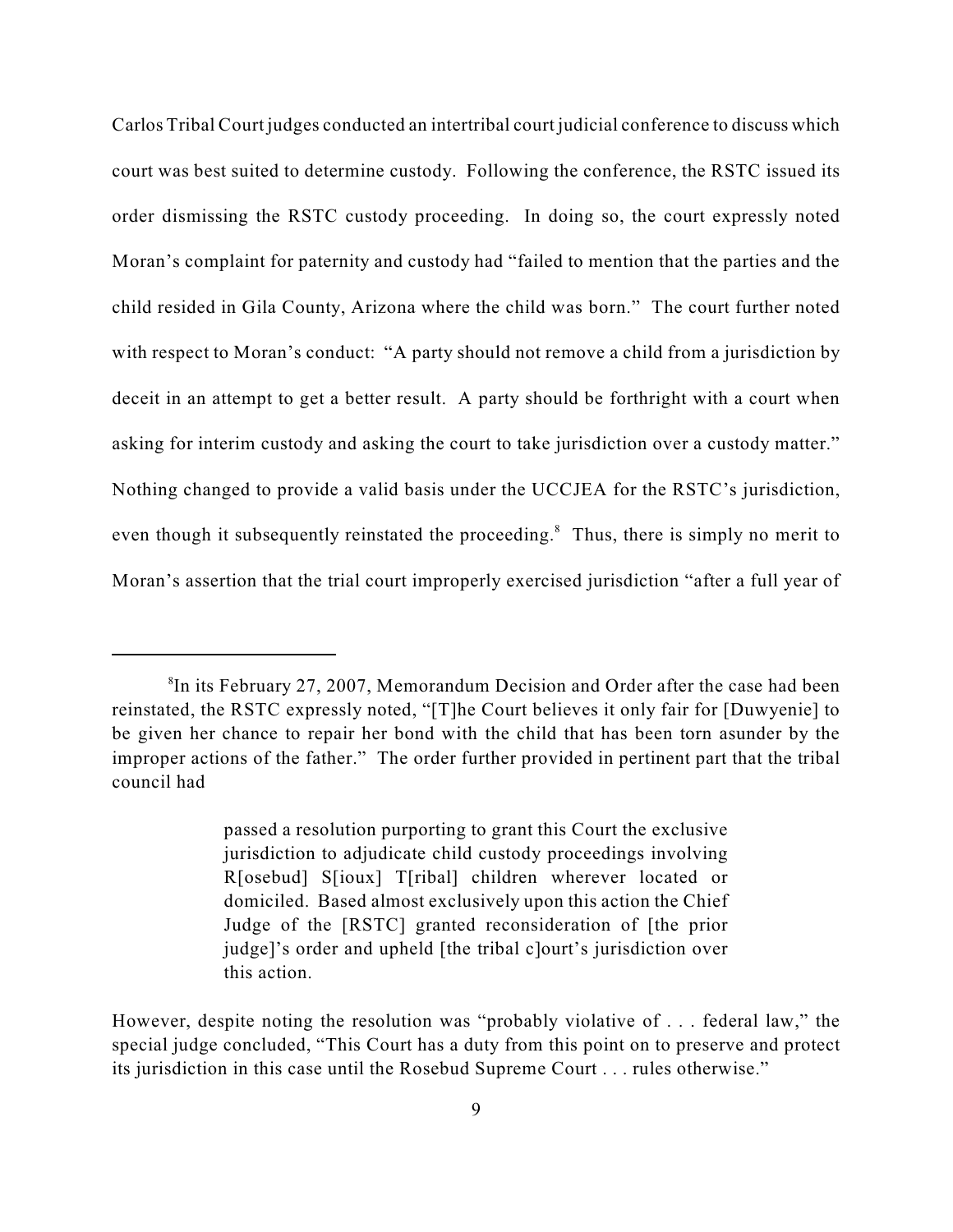litigation over the same issues in a foreign court, litigation that was still ongoing, [and] was not . . . contrary to the specific language of § 25-1036."

**¶13** Because Arizona had home state jurisdiction, the RSTC did not have jurisdiction "'substantially in conformity with [the UCCJEA].'" *Welch-Doden*, 202 Ariz. 201, ¶ 47, 42 P.3d 1166 at 1170, *quoting* § 25-1036(A). As in *Welch-Doden*, Moran's firstin-time filing granted him no rights. Accordingly, the trial court did not err by rejecting his contention that a first-in-time filing conferred initial jurisdiction upon the RSTC. *Id.* ¶ 47.

 $\P$ **14** Nor are we persuaded by Moran's contention that § 25-1038 required the trial court to decline jurisdiction because of Duwyenie's "unjustifiable conduct" in violating the RSTC's temporary orders and returning to Arizona with  $CI<sup>9</sup>$ . In part, this section provides that "if a court of this state has jurisdiction under this chapter *because* a person seeking to invoke its jurisdiction has engaged in unjustifiable conduct, the court shall decline to exercise its jurisdiction." § 25-1038(A) (emphasis added). But regardless of any impropriety in Duwyenie's conduct, this section is not applicable for two reasons. The basis for the trial court's jurisdiction was Arizona's status as CJ's home state, a status established by CJ's presence here for the first two years of his life, prior to and entirely independent of the conduct to which Moran objects. Thus, the court did not have jurisdiction "because" of Duwyenie's conduct. *See* § 25-1038(A); *cf. In re Guardianship of Rodgers*, 100 Ariz. 269,

<sup>&</sup>lt;sup>9</sup>At oral argument, Moran placed great emphasis on Duwyenie's conduct in allegedly deceiving the RSTC and violating its orders. Although we do not condone her conduct, to the extent the RSTC lacked jurisdiction, those orders were nonetheless void. *See Solomon v. Findley*, 165 Ariz. 45, 46, 796 P.2d 477, 478 (App. 1990) ("any action taken by a court which does not have jurisdiction is void and a nullity").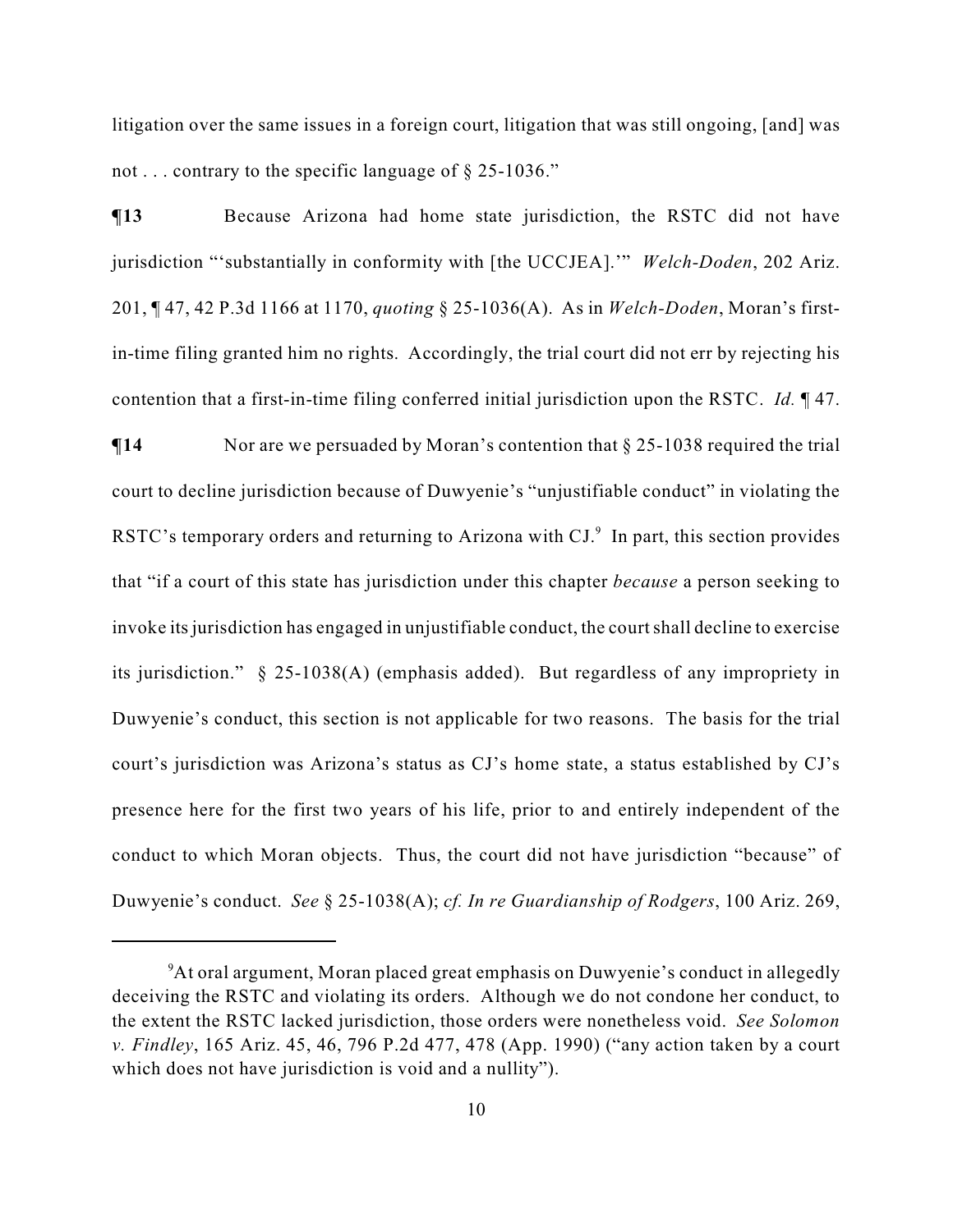276, 413 P.2d 744, 749 (1966) ("[W]hile an act of misconduct or malfeasance should be related to the fitness of a parent to be a suitable custodian, such does not, as an absolute rule, prohibit a court from reexamining a sister state custody decree."). Furthermore, as noted above, the RSTC lacked any valid basis for exercising initial jurisdiction under the UCCJEA, as required for the trial court to decline jurisdiction under  $\S 25{\text -}1038$ .<sup>10</sup> See  $\S 25{\text -}1038(A)(3)$ (state may exercise jurisdiction despite unjustifiable conduct if no other state would have jurisdiction).

 $\P$ **15** In sum, because Moran neither challenges the trial court's finding that Arizona is CJ's home state, nor provides any authority to support his contention that another court may exercise jurisdiction pursuant to the UCCJEA merely by asserting its jurisdiction and conducting proceedings over a period of time, we conclude the trial court properly exercised jurisdiction in this case. *See* § 25-1031(A)(1).

## **Requirement of bond as condition of visitation**

 $\P$ **16** Finally, Moran contends the trial court abused its discretion by requiring him to post a cash or property bond as a condition of his visitation with CJ. A party cannot generally appeal from an order that it consented to have entered against it. *Cofield v. Sanders*, 9 Ariz. App. 240, 242, 451 P.2d 320, 322 (1969); *see Schlecht v. Schiel*, 76 Ariz. 214, 220, 262 P.2d 252, 256 (1953) ("one who deliberately leads the court to take certain

<sup>&</sup>lt;sup>10</sup>By contrast, this section—enacted in South Dakota as SD Codified Laws  $\S 26$ -5B-208 (2005)—would likely have applied to any jurisdictional claim by a South Dakota court. In such a case, the sole basis for jurisdiction would have been CJ's presence in the state as a result of Moran's conduct, and another state—Arizona—would have had home state jurisdiction under A.R.S.  $\S$  25-1031(A)(1).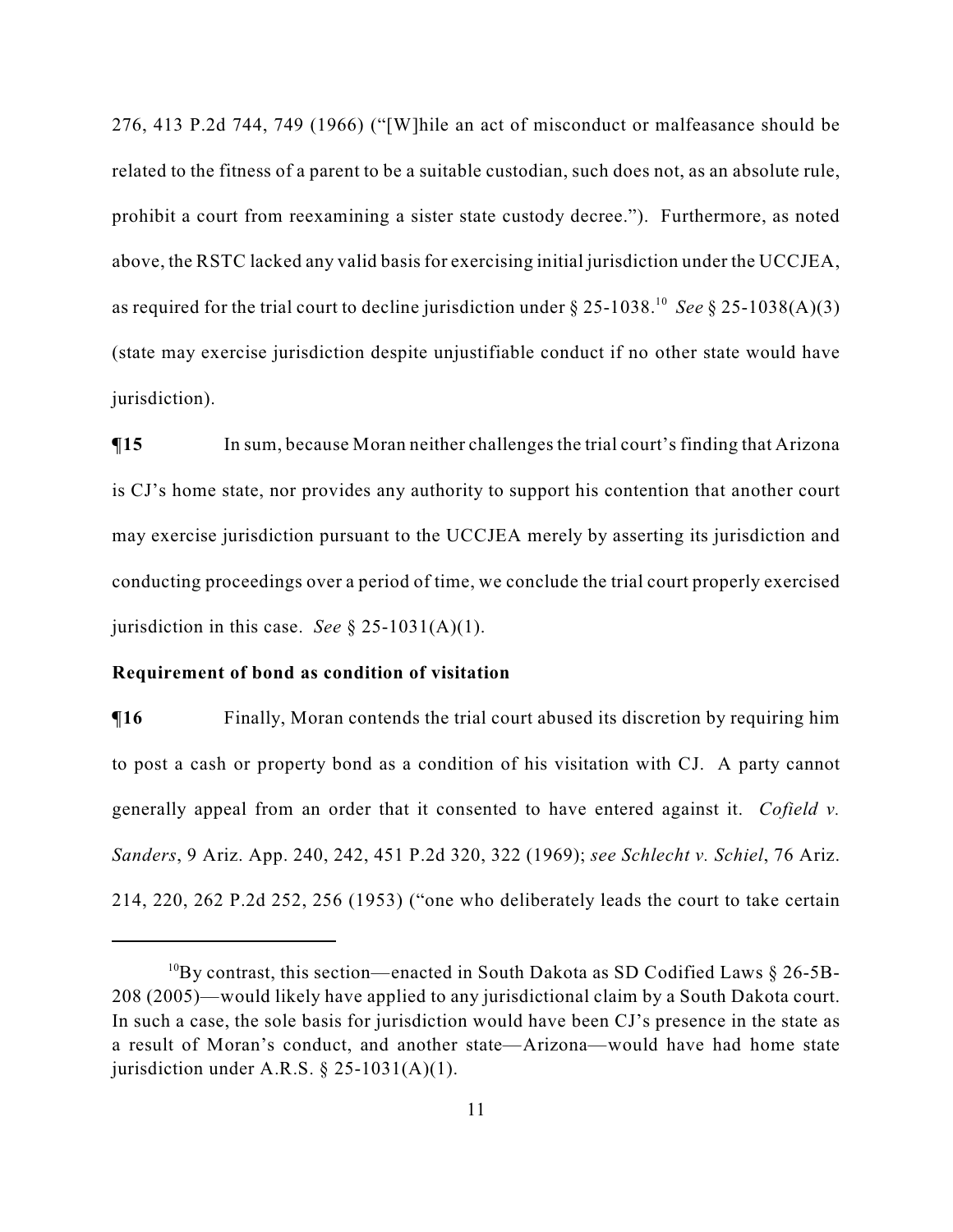action may not upon appeal assign that action as error"), *disapproved in part on other grounds*, *Tumbling-T Ranches v. Paloma Inv. Ltd. P'ship*, 197 Ariz. 545, ¶ 23, 5 P.3d 259, 266 (App. 2000); *see also Sorensen v. Farmers Ins. Co. of Ariz.*, 191 Ariz. 464, 465-66, 957 P.2d 1007, 1008-09 (App. 1997) (declining to consider merits of appeal where parties had stipulated to final judgment in order to create an "appealable order").

**¶17** On February 11, 2008, Moran and Duwyenie filed a stipulation to vacate the contested custody hearing, stating they had "reached a full resolution of all contested issues, and ha[d] made a record of that settlement conforming to the requirements of Rule 80(d), Ariz. R. Civ. P." The stipulation further provided that they would "submit a form of order embodying their agreement within 30 days of the date of this Stipulation." In a subsequent stipulation filed with the court on June 3, 2008, they once again acknowledged that they had entered into a binding agreement on February 8, 2008, containing the court's prior order that: "[Moran] shall post a bond of \$20,000 in a form approved by the court. Such bond shall be made payable to petitioner, Antanelle Duwyenie, and shall be posted prior to the commencement of any access by [Moran] with [CJ]." And the trial court's final order included exactly the same language.

**¶18** At oral argument, both parties suggested that their stipulation was not the result of any agreement but merely acknowledged the existence of the previous court order. Nonetheless, after the parties informed the trial court they had reached an agreement, Moran failed to object to the bond or raise the issue with the court in any way. Neither does he allege any of the exceptions to the rule barring his appeal from an order to which he arguably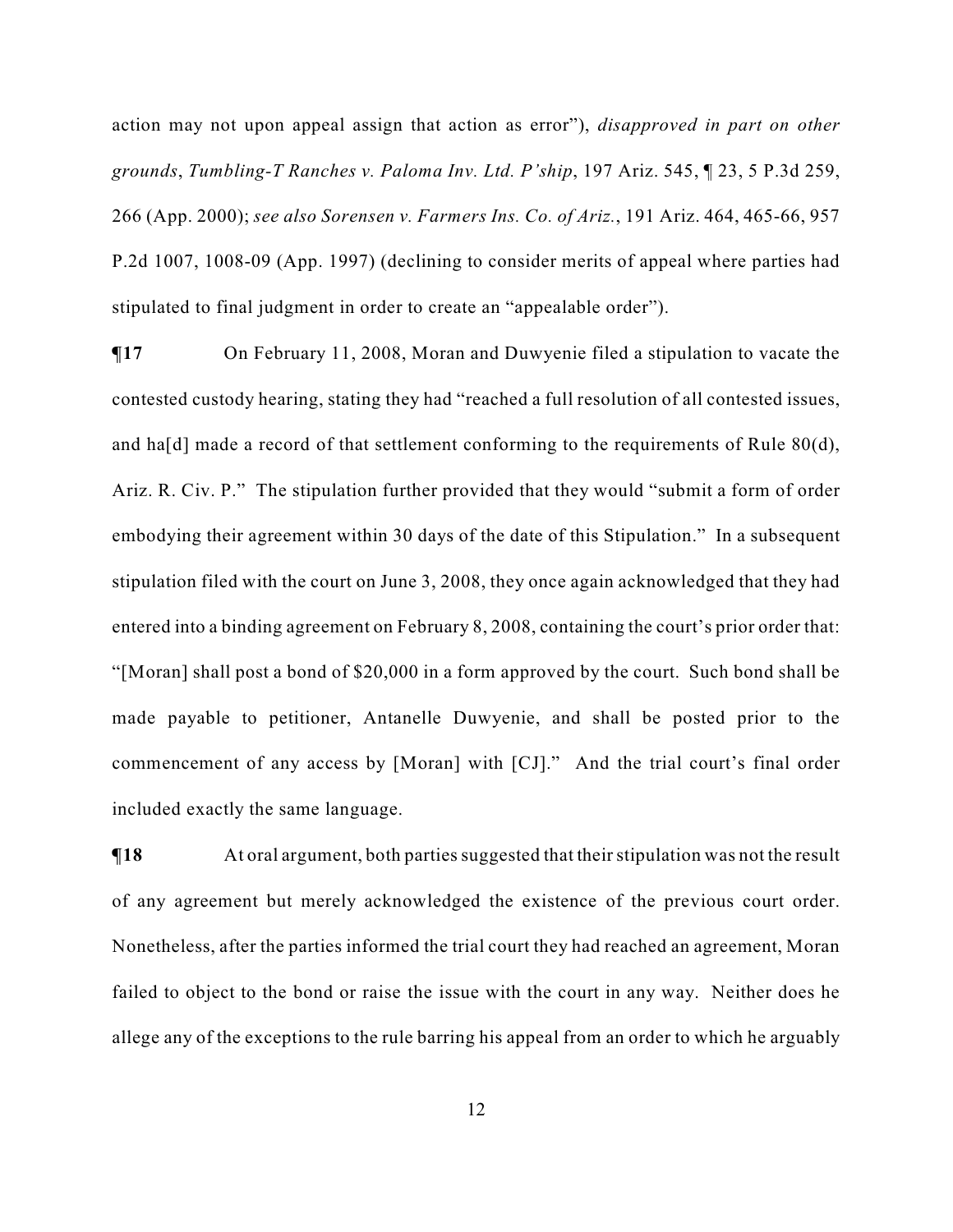consented.<sup>11</sup> He has therefore waived this argument. *See Orfaly v. Tucson Symphony Society*, 209 Ariz. 260, ¶ 15, 99 P.3d 1030, 1035 (App. 2004) (arguments raised for first time on appeal deemed waived); *Cofield*, 9 Ariz. App. at 242, 451 P.2d at 322.

### **Disposition**

 $\P$ **19** For the reasons stated, we affirm the judgment of the trial court. Duwyenie requests attorney fees on appeal pursuant to A.R.S. § 25-324. Before awarding fees under this section, we are required to "examine both the financial resources and the reasonableness of the positions of each party." *Leathers v. Leathers*, 216 Ariz. 374, ¶ 22, 166 P.3d 929, 934 (App. 2007). Here, the record establishes that Moran's gross income is more than eighty percent greater than Duwyenie's. *See Gore v. Gore*, 169 Ariz. 593, 596, 821 P.2d 254, 257 (App. 1991) (awarding attorney fees on appeal to mother where father's income was "77 percent greater"). Furthermore, of the two issues Moran raises on appeal, one is precluded by his stipulation to the trial court's final order, and the other is based on an interpretation of the UCCJEA at odds with its plain text and entirely unsupported by case law. We therefore grant Duwyenie's unopposed request for an award of reasonable attorney fees—and

 $11$ The exceptions to this rule include "lack of consent to the judgment or lack of jurisdiction over the subject matter, or where the judgment was obtained by fraud, collusion or mistake, or where the judgment adversely affects the public interest." *Cofield v. Sanders*, 9 Ariz. App. 240, 242, 451 P.2d 320, 322 (1969) (citation omitted). Other than his claim that the trial court lacked subject matter jurisdiction, which we have rejected, Moran has raised none of these exceptions on appeal.